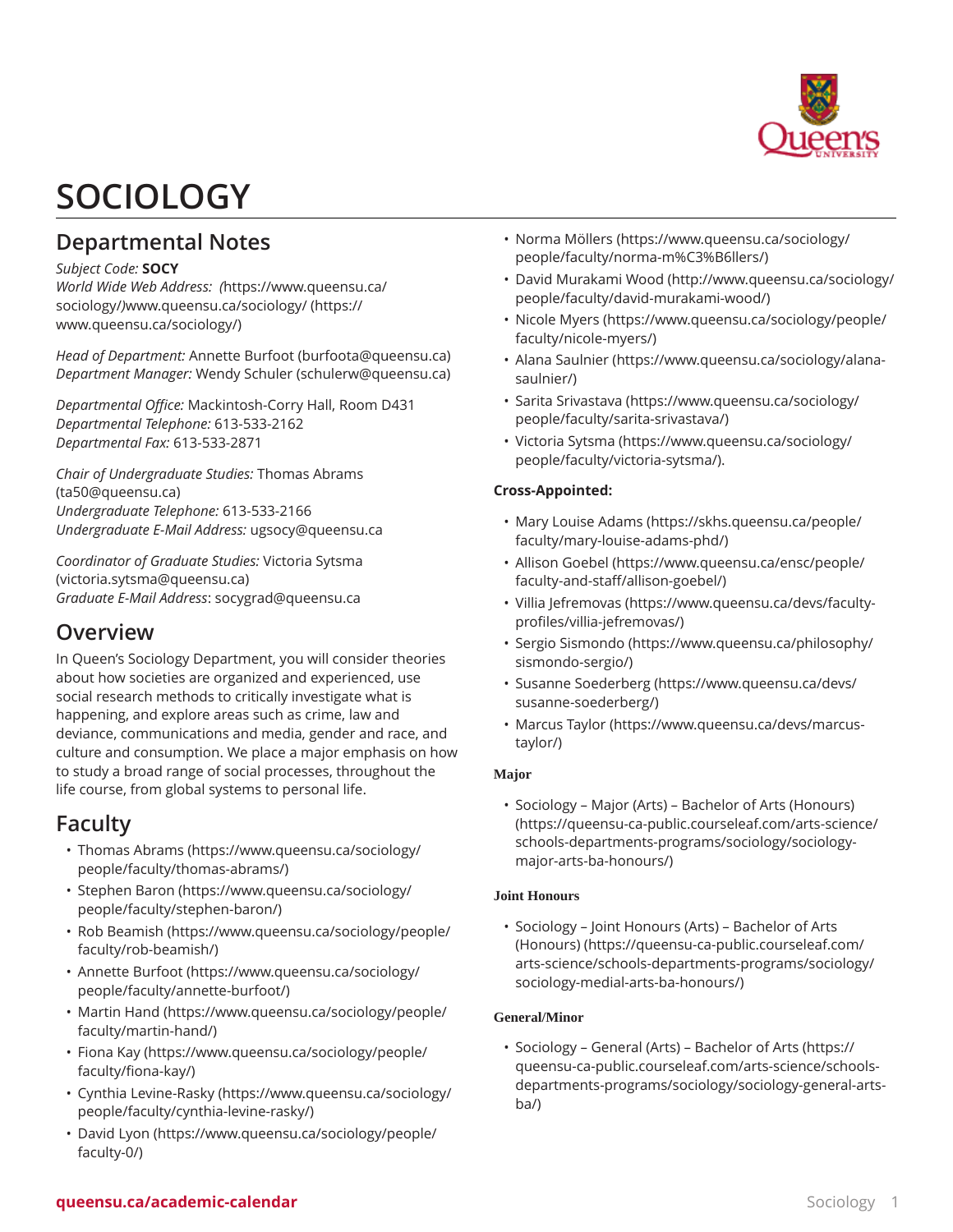

• [Sociology – Minor \(Arts\)](https://queensu-ca-public.courseleaf.com/arts-science/schools-departments-programs/sociology/sociology-minor-arts/) [\(https://queensu-ca](https://queensu-ca-public.courseleaf.com/arts-science/schools-departments-programs/sociology/sociology-minor-arts/)[public.courseleaf.com/arts-science/schools-departments](https://queensu-ca-public.courseleaf.com/arts-science/schools-departments-programs/sociology/sociology-minor-arts/)[programs/sociology/sociology-minor-arts/](https://queensu-ca-public.courseleaf.com/arts-science/schools-departments-programs/sociology/sociology-minor-arts/))

# **Courses**

# **SOCY 122 Introduction to Sociology Units: 6.00**

An introduction to the concepts, theories and methods of sociological enquiry, and their application to the analysis of Canadian society.

NOTE Also offered online, consult Arts and Science Online (Learning Hours may vary).

LEARNING HOURS 240 (48L;24G;24O;144P).

**Requirements:** Prerequisite None.

**Course Equivalencies:** SOCY122; SOCY122B **Offering Faculty:** Faculty of Arts and Science

# **SOCY 200 Sociology of Health and Illness Units: 3.00**

This course explores the sociological dimensions affecting the meaning and experience of health and illness in contemporary society. Topics include policy, professionalization, medicalization, mental health, inequalities, bioethics, and globalization. LEARNING HOURS 120 (36L;84P).

**Requirements:** Prerequisite A minimum grade of a C- in SOCY 122 or HLTH 101 or (BISC 100 and BISC 101). **Offering Faculty:** Faculty of Arts and Science

#### **SOCY 210 Social Research Methods Units: 3.00**

Examination of relationship between sociological theory and methods of social research; topics include logic of research, hypothesis formulation, and variables and their operationalization.

LEARNING HOURS 120 (24L;12G;84P).

**Requirements:** Prerequisite A minimum grade of a C- in SOCY122 or (BISC 100 and BISC 101). Exclusion BMED 270; GPHY 240.

**Offering Faculty:** Faculty of Arts and Science

# **SOCY 211 Introduction to Statistics Units: 3.00**

Introduces descriptive and inferential statistics and data analysis strategies. Topics include probability, correlation/ regression, experimental design and analysis of variance. Online learning and weekly laboratories provide practice in computation, interpretation and communication of statistical findings, and large class review sessions and individual drop in assistance ensure mastery. Applications appropriate to different fields of study will be explored.

NOTE Students can also fulfill the statistics requirements of a SOCY plan by taking any one of the courses listed as exclusions below in place of SOCY 211. LEARNING HOURS 120 (36L;84P).

**Requirements:** Prerequisite A minimum grade of a C- in SOCY 122 or (BISC 100 and BISC 101). Exclusion BIOL 243; CHEE 209; COMM 162; ECON 250; GPHY 247; KNPE 251; NURS 323; PHED 251; POLS 385; PSYC 202; STAM 200; STAT 263; STAT 267; STAT 367.

**Offering Faculty:** Faculty of Arts and Science

#### **SOCY 221 Development Of Social Theory Units: 6.00 Requirements:** SOCY122 **Offering Faculty:** Faculty of Arts and Science

# **SOCY 225 Sociology of Globalization Units: 3.00**

An introduction to recent sociological debates on the emergence of a global economy and society, and its impact on different parts of the world.

LEARNING HOURS 120 (36L;84P).

**Requirements:** Prerequisite A minimum grade of a C- in SOCY 122 or (BISC 100 and BISC 101).

**Offering Faculty:** Faculty of Arts and Science

# **SOCY 226 Central Concepts in Sociological Theory Units: 3.00**

A discussion of the central concepts in sociological theory, for example, agency and structure; rationality, reason, and abstraction; social continuity and social change; subjectivity and selfhood; language and interpretation are normally considered.

LEARNING HOURS 120 (24L;12T;84P). **Requirements:** Prerequisite A minimum grade of a C- in SOCY 122 or (BISC 100 and BISC 101). **Offering Faculty:** Faculty of Arts and Science

# **SOCY 227 Theorizing Contemporary Society Units: 3.00**

A discussion of theoretical frameworks for understanding contemporary societies. The course will normally cover capitalism and economy; globalization and post-colonialism; identity, politics, and social movements; science, technology, and environmentalism; consumerism and urban life.

LEARNING HOURS 120 (24L;12T;84P). **Requirements:** Prerequisite SOCY 226.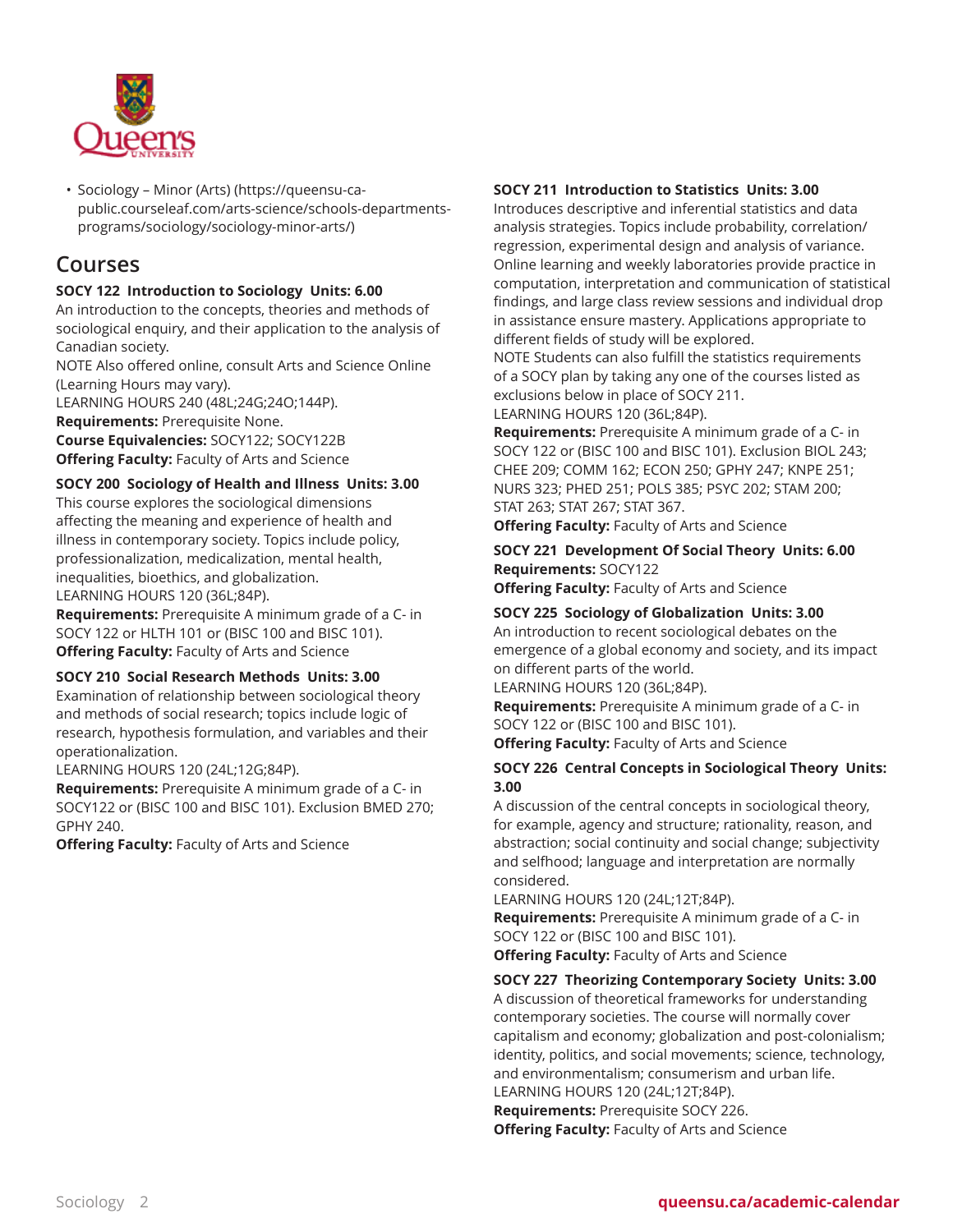

#### **SOCY 235 Race and Racialization Units: 3.00**

Concept and meaning of race, racism, and racialization; ethnicity; processes, policies, and practices of differentiation; the impact of racism and discrimination on various populations; intersections of race, ethnicity, class and gender. LEARNING HOURS 120 (36L;84P)

**Requirements:** pre C- in SOCY122 excl **Offering Faculty:** Faculty of Arts and Science

#### **SOCY 273 Social Psychology Units: 3.00**

The social matrix of personality, socialization as a social process, the influence of social structure and culture upon socialization practices, and the patterning of personality through the life cycle.

LEARNING HOURS 120 (36L;84P).

**Requirements:** Prerequisite A minimum grade of a C- in SOCY 122 or (BISC 100 and BISC 101). **Offering Faculty:** Faculty of Arts and Science

#### **SOCY 275 Theories of Deviance and Social Control Units: 3.00**

This course focuses on the theoretical foundation examining the process by which activities are defined as deviant: such activities as 'sexual deviance', 'mental illness', and 'political deviance'. The major etiological approaches to the study of deviants are also considered.

LEARNING HOURS 120 (36L;84P).

**Requirements:** Prerequisite A minimum grade of a C- in SOCY 122 or (BISC 100 and BISC 101). Exclusion SOCY 274. **Offering Faculty:** Faculty of Arts and Science

#### **SOCY 276 Substantive Issues in Social Deviance Units: 3.00**

This course examines a variety of substantive topics in the sociology of deviance. The choice of topics will illustrate the range of theoretical approaches discussed in SOCY 275. The selection of topics will vary from semester to semester but will typically include violence, corporate crime, sexual deviance, and physical stigma.

LEARNING HOURS 120 (36L;84P).

**Requirements:** Prerequisite None. Corequisite SOCY 275. Exclusion SOCY 274.

**Offering Faculty:** Faculty of Arts and Science

#### **SOCY 284 Sociology of Information and Communication Technology Units: 3.00**

Social context and consequences of information and communication technologies as they relate to work, culture, privacy and education.

LEARNING HOURS 120 (36L;84P).

**Requirements:** Prerequisite A minimum grade of a C- in SOCY 122 or (BISC 100 and BISC 101). **Offering Faculty:** Faculty of Arts and Science

#### **SOCY 300 Sociology of Cities Units: 3.00**

More than 50% of the world¿s population now lives in cities and most of the biggest sociological issues are urban in location and character. Understanding cities is therefore crucial to understanding contemporary societies. This course is an intensive introduction to Urban Sociology with particular emphasis on world cities.

LEARNING HOURS 120 (36L;84P)

**Requirements:** PRE A grade of C- in SOCY122 or (BISC100 and BISC101).

**Offering Faculty:** Faculty of Arts and Science

#### **SOCY 301 Selected Topics in Sociology Units: 3.00**

Explores a range of issues in contemporary sociology. Topics may vary from year to year. See the departmental website for further details.

LEARNING HOURS 120 (36L;84P).

**Requirements:** Prerequisite A minimum grade of a C- in SOCY 122 or (BISC 100 and BISC 101).

**Offering Faculty:** Faculty of Arts and Science

#### **SOCY 302 Selected Topics in Socio-legal Studies Units: 3.00**

Explores a range of contemporary issues in socio-legal studies. Topics may vary from year to year. See the departmental website for further details. LEARNING HOURS 120 (36L;84P).

**Requirements:** Prerequisite A minimum grade of a C- in

SOCY 122 or (BISC 100 and BISC 101).

**Offering Faculty:** Faculty of Arts and Science

#### **SOCY 303 Selected Topics in Feminist Sociology Units: 3.00**

Explores a range of contemporary issues in feminist sociology. Topics may vary from year to year. See the departmental website for further details. LEARNING HOURS 120 (36L;84P).

**Requirements:** Prerequisite A minimum grade of a C- in SOCY 122 or (BISC 100 and BISC 101). **Offering Faculty:** Faculty of Arts and Science

**SOCY 304 Selected Topics in Communications and Information Technology Units: 3.00**

Explores a range of contemporary issues in communications and information technology. Topics may vary from year to year. See the departmental website for further details. LEARNING HOURS 120 (36L;84P).

**Requirements:** Prerequisite A minimum grade of a C- in SOCY 122 or (BISC 100 and BISC 101).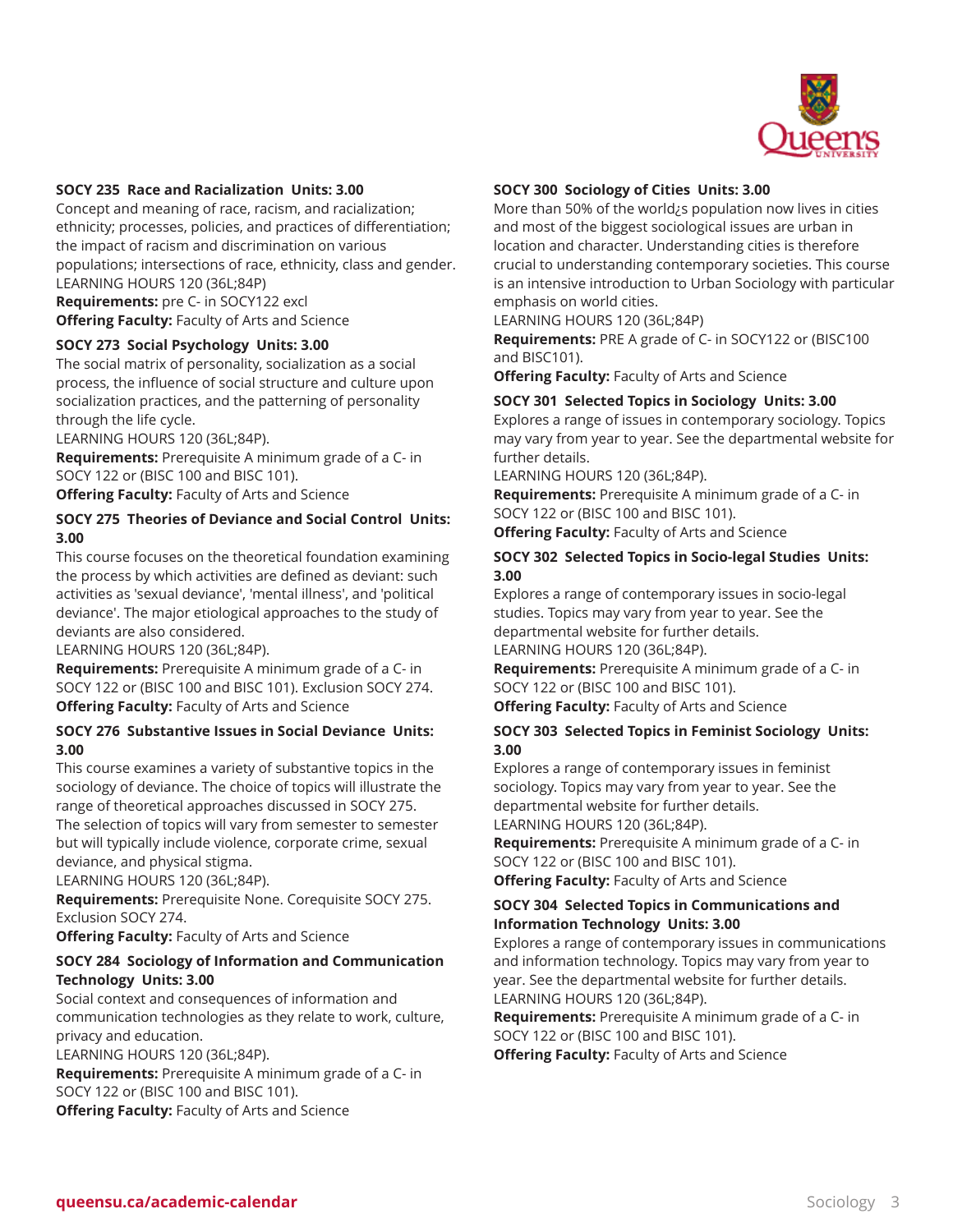

#### **SOCY 305 Sociology of Professions and Occupations Units: 3.00**

This course examines theories and empirical studies on professions and occupations. This course examines historical change, social structure, market competition, career advancement, workplace interaction and culture, job satisfaction, demographic diversity and social service, from the late nineteenth century to the age of globalization. LEARNING HOURS 120 (36L;84P)

**Requirements:** PRE A grade of C- in SOCY122 or (BISC100 and BISC101).

**Offering Faculty:** Faculty of Arts and Science

# **SOCY 306 Consumer Culture Units: 3.00**

A comprehensive introduction to the major theories and empirical studies of consumer culture with emphasis upon the historical, socioeconomic, and cultural aspects of consumption in sociological context; substantive focus upon diverse topics such as food, tourism, the home, children, and marketing.

LEARNING HOURS 120 (36L;84P).

**Requirements:** Prerequisite A minimum grade of a C- in SOCY 122 or (BISC 100 and BISC 101). **Offering Faculty:** Faculty of Arts and Science

#### **SOCY 309 Surveillance and Society Units: 3.00**

Provides a critical introduction to surveillance and the emerging interdisciplinary field of Surveillance Studies. Offers an historically-grounded, theoretically-informed, and empirically-illustrated survey of the practices, technologies and social relations of surveillance from different perspectives, with an emphasis on the socio-political dimensions.

LEARNING HOURS 120 (36L;84P).

**Requirements:** Prerequisite A minimum grade of a C- in SOCY 122 or (BISC 100 and BISC 101). **Offering Faculty:** Faculty of Arts and Science

#### **SOCY 310 Visual Culture Units: 3.00**

A lecture-format course devoted to the sociological understanding of visual culture in contemporary society. The course integrates the critical development of key social theories of visuality from Descartes to Baudrillard and beyond. It addresses the sociological significance of visual culture in terms of ideology, hegemony and visual discourse. LEARNING HOURS 120 (36L;84P)

**Requirements:** PRE A grade of C- in SOCY122 or (BISC100 and BISC101).

**Offering Faculty:** Faculty of Arts and Science

# **SOCY 321 Research Methodology Units: 3.00**

Evaluation and use of quantitative/qualitative research methodologies as a means of exploring the validity of sociological theories.

LEARNING HOURS 120 (36L;84P).

**Requirements:** Prerequisite A minimum grade of a C in SOCY 210 and SOCY 211 and SOCY 226 and SOCY 227. **Offering Faculty:** Faculty of Arts and Science

#### **SOCY 322 Modern Social Theories Units: 6.00 Requirements:** SOCY221 **Offering Faculty:** Faculty of Arts and Science

**SOCY 336 The Sociology of Work and Technology Units: 3.00**

The course examines the meaning of work and the changes taking place in the work world, with special attention devoted to new technology, gender, unionism and globalization. LEARNING HOURS 120 (36L;84P).

**Requirements:** Prerequisite A minimum grade of a C- in SOCY 122 or (BISC 100 and BISC 101).

**Offering Faculty:** Faculty of Arts and Science

#### **SOCY 344 Power and Change in Canada Units: 3.00**

Critical study of Canada's socio-economic structures and processes: topics include dynamics of capitalist development, global restructuring, labour force transformations. LEARNING HOURS 120 (36L;84P).

**Requirements:** Prerequisite A minimum grade of a C- in SOCY 122 or (BISC 100 and BISC 101).

**Offering Faculty:** Faculty of Arts and Science

#### **SOCY 352 Family Diversity Units: 3.00**

This course introduces students to the sociology of family diversity. Topics normally considered include diversity of family forms; social constructions of motherhood and fatherhood; contested understandings of families; and how contemporary debates about gender differences, sexualities, and racialization may inform the understanding of intimate and familial relations.

LEARNING HOURS 120 (36L;84P).

**Requirements:** Prerequisite A minimum grade of a C- in SOCY 122 or (BISC 100 and BISC 101).

**Offering Faculty:** Faculty of Arts and Science

#### **SOCY 354 Sociology of Education Units: 3.00**

Comparative study of Canadian education system and processes in light of current sociological theory and research. LEARNING HOURS 120 (36L;84P).

**Requirements:** Prerequisite A minimum grade of a C- in SOCY 122 or (BISC 100 and BISC 101). **Offering Faculty:** Faculty of Arts and Science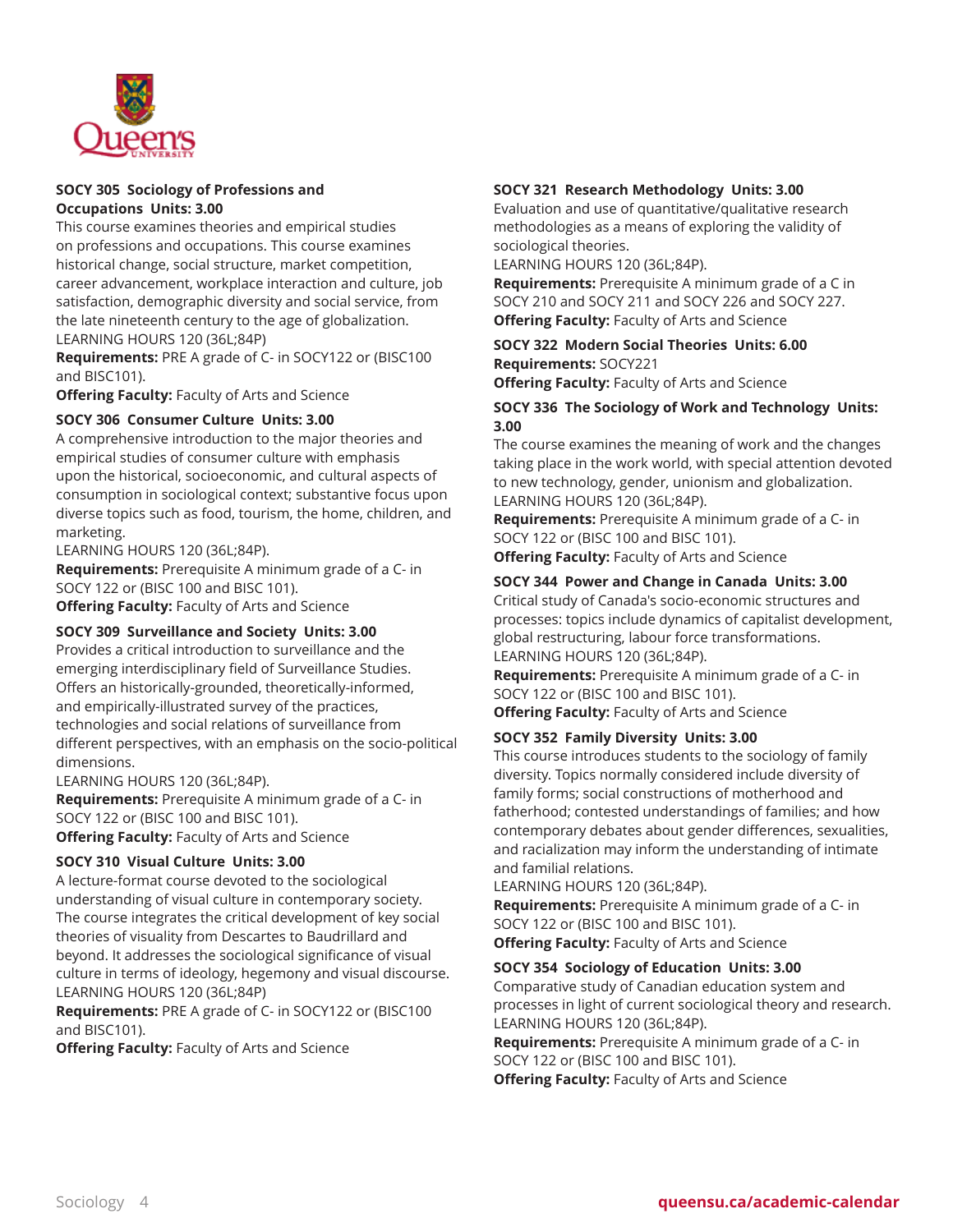

#### **SOCY 362 Cultural Studies Units: 3.00**

This course focuses on contemporary sociological perspectives of culture. It includes a survey of various theoretical positions vis à vis culture and society such as the high and low culture distinction, the rise of mass culture; cultural hegemony; populism and social resistance. Canadian culture is the predominant object of analysis.

LEARNING HOURS 120 (36L;84P).

**Requirements:** Prerequisite A minimum grade of a C- in SOCY 122 or (BISC 100 and BISC 101).

**Offering Faculty:** Faculty of Arts and Science

#### **SOCY 363 Science, Technology and Society Units: 3.00**

Critical examination of science in modern society; particular reference to historical development, transmission of scientific knowledge, conduct of enquiry, and interdependence with other institutions.

LEARNING HOURS 120 (36L;84P).

**Requirements:** Prerequisite A minimum grade of a C- in SOCY 122 or (BISC 100 and BISC 101). **Offering Faculty:** Faculty of Arts and Science

#### **SOCY 384 Women and Reproduction Technology Units: 3.00**

Critical study of historical development of scientific and medical establishments with specific focus upon women; legal, ethical, and economic issues related to new reproductive technologies examined. LEARNING HOURS 120 (36L;84P).

**Requirements:** Prerequisite A minimum grade of a C- in SOCY 122 or (BISC 100 and BISC 101) or 6.0 units in GNDS. **Offering Faculty:** Faculty of Arts and Science

#### **SOCY 387 Sociology of Crime and Delinquency Units: 3.00**

Critical study of conceptual, empirical, and theoretical bases to sociological approaches to crime and delinquency; Canadian research emphasized.

LEARNING HOURS 120 (36L;84P).

**Requirements:** Prerequisite SOCY 274 or SOCY 275. **Offering Faculty:** Faculty of Arts and Science

#### **SOCY 388 Sociology of Criminal Justice Units: 3.00**

Comparative examination of criminal justice system and its major institutions; Canadian research emphasized. LEARNING HOURS 120 (36L;84P).

**Requirements:** Prerequisite SOCY 274 or SOCY 275. **Offering Faculty:** Faculty of Arts and Science

#### **SOCY 389 Gender, Law and Crime Units: 3.00**

Investigation of gender differences in offending, victimization and criminal justice processing; Canadian research emphasized. LEARNING HOURS 120 (36L;84P).

**Requirements:** Prerequisite SOCY 274 or SOCY 275. **Offering Faculty:** Faculty of Arts and Science

#### **SOCY 401 Advanced Studies in Contemporary Social Theory Units: 3.00**

Critical treatment of contemporary theories; emphasis upon logic of social inquiry.

LEARNING HOURS 120 (36S;84P)

**Requirements:** Prerequisite Level 4 or above and registration in a SOCY Major or Medial Plan and a (minimum grade of a C in SOCY 210 and SOCY 211 and SOCY 226 and SOCY 227) and a (minimum GPA of 2.60 in SOCY 210 and SOCY 211 and SOCY 226 and SOCY 227) and a (minimum GPA of 2.60 in all SOCY).

**Offering Faculty:** Faculty of Arts and Science

#### **SOCY 402 Families, Gender and the State Units: 3.00**

A critical assessment of contemporary issues and theories pertaining to intimate relationships and family relations. Contemporary research and debates are critically discussed. An overall objective of the course is to 'rethink the family' and consider and evaluate ideological assumptions and persistent myths about 'the family'.

LEARNING HOURS 120 (36S;84P).

**Requirements:** Prerequisite Level 4 or above and registration in a SOCY Major or Medial Plan and a (minimum grade of a C in SOCY 210 and SOCY 211 and SOCY 226 and SOCY 227) and a (minimum GPA of 2.60 in SOCY 210 and SOCY 211 and SOCY 226 and SOCY 227) and a (minimum GPA of 2.60 in all SOCY).

**Offering Faculty:** Faculty of Arts and Science

#### **SOCY 403 Sociology of the Body Units: 3.00**

This seminar aims at advanced students interested in exploring the body as a site for the production of social and cultural meaning and social inequality. Theoretical approaches may include critical race theory, queer theory, feminist theory, postcolonial theory, and sociological theories of the body. Topics covered may include the ways that representations of the body are linked to practices of racism, sexism, moral regulation, colonialism and nation-building. LEARNING HOURS 120 (36S;84P).

**Requirements:** Prerequisite Level 4 or above and registration in a SOCY Major or Medial Plan and a (minimum grade of a C in SOCY 210 and SOCY 211 and SOCY 226 and SOCY 227) and a (minimum GPA of 2.60 in SOCY 210 and SOCY 211 and SOCY 226 and SOCY 227) and a (minimum GPA of 2.60 in all SOCY).

**Offering Faculty:** Faculty of Arts and Science

# **queensu.ca/academic-calendar Sociology 5**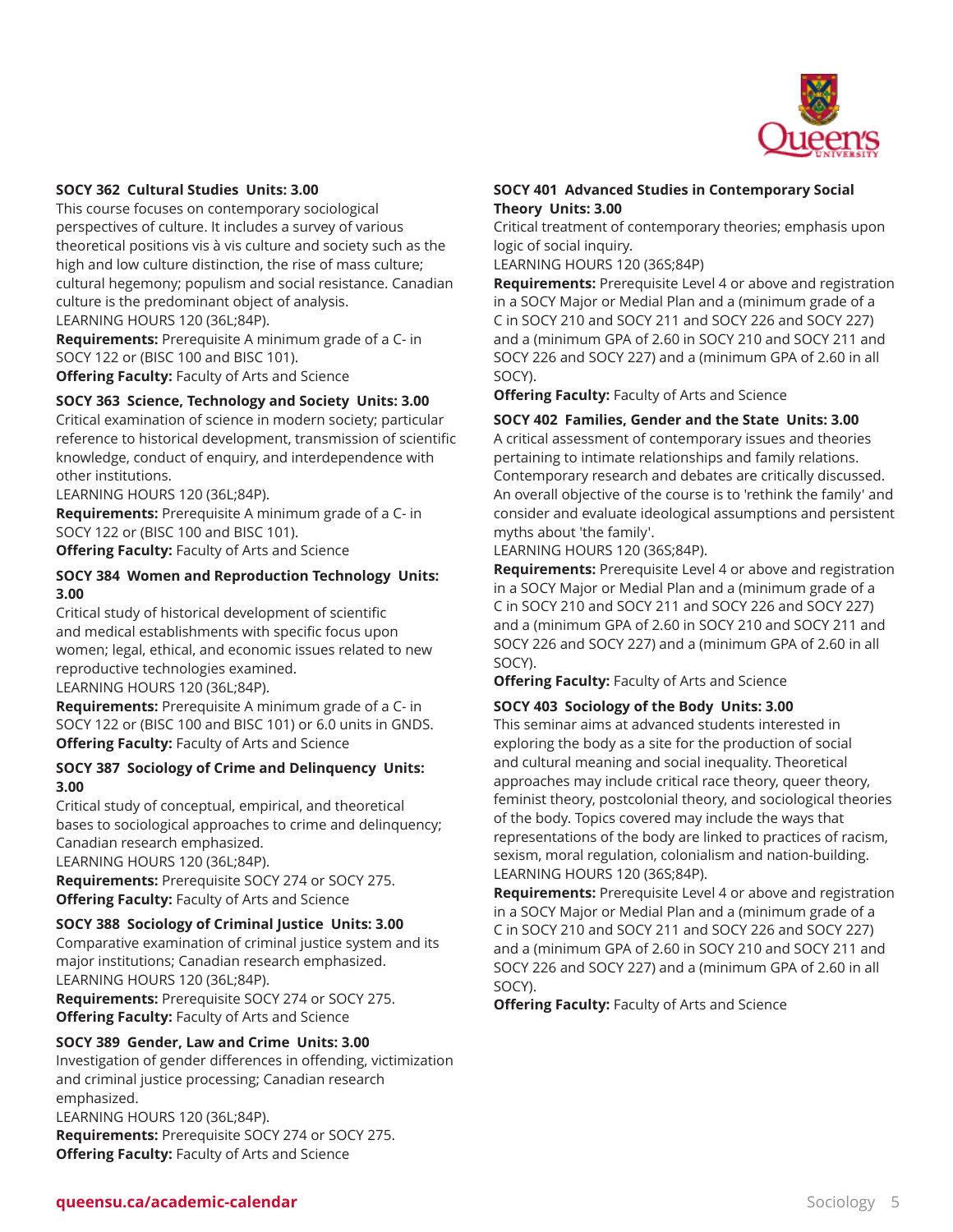

# **SOCY 404 Sociology of Corporate Crime Units: 3.00**

Course examines the causes and effects of corporate crime, and the challenges of controlling, policing, and sanctioning it. The role of the regulatory agency, the impact of globalization, the rise of transnational corporations, and associated issues of development and power are considered.

LEARNING HOURS 120 (36S;84P).

**Requirements:** Level 4 or above and registration in a SOCY Major or Medial Plan and ([SOCY 275 and SOCY 276] or SOCY 274) and a (minimum grade of a C in SOCY 210 and SOCY 211 and SOCY 226 and SOCY 227) and a (minimum GPA of 2.60 in SOCY 210 and SOCY 211 and SOCY 226 and SOCY 227) and a (minimum GPA of 2.60 in all SOCY).

**Offering Faculty:** Faculty of Arts and Science

#### **SOCY 406 Walls to Bridges - Socio-Legal Issues Units: 3.00**

This is an experiential learning course based on the Walls to Bridges program model, which brings together students from Queen's University ('outside students') with students from a local federal prison ('inside students') to learn and share knowledge based on their lived experience and critical analysis of academic scholarship. Topics may vary.

NOTE This course will take place off campus at a local federal prison, as part of the Walls to Bridges prison education program http://wallstobridges **Offering Faculty:** Faculty of Arts and Science

#### **SOCY 407 Walls to Bridges - Philosophical Issues Units: 3.00**

This is an experiential learning course based on the Walls to Bridges program model, which brings together students from Queen¿s University (`outside students¿) with students in a local federal prison (`inside students¿) to learn and share knowledge based on their lived experience and critical analysis of academic scholarship. Topics may vary. NOTE This course will take place off campus at a local federal prison, as part of the Walls to Bridges prison education program http://wallstobridges.ca/ **Offering Faculty:** Faculty of Arts and Science

#### **SOCY 420 Program Evaluation Units: 3.00**

This course focuses on program evaluation as applied sociology, including program theory, and will provide a practical understanding of how social research methods are used to assess social intervention programs. LEARNING HOURS 120 (36S;84P).

**Requirements:** Prerequisite Level 4 or above and registration in a SOCY Major or Medial Plan and a (minimum grade of a C in SOCY 210 and SOCY 211 and SOCY 226 and SOCY 227) and a (minimum GPA of 2.60 in SOCY 210 and SOCY 211 and SOCY 226 and SOCY 227) and a (minimum GPA of 2.60 in all SOCY).

**Offering Faculty:** Faculty of Arts and Science

# **SOCY 421 Multivariate Statistical Applications Units: 3.00**

Instruction and practice in building and testing multiple regression and logistic regression models with sociological data. Potential utility of alternative models considered. LEARNING HOURS 120 (36S;84P).

**Requirements:** Prerequisite Level 4 or above and registration in a SOCY Major or Medial Plan and a (minimum grade of a C in SOCY 210 and SOCY 211 and SOCY 226 and SOCY 227) and a (minimum GPA of 2.60 in SOCY 210 and SOCY 211 and SOCY 226 and SOCY 227) and a (minimum GPA of 2.60 in all SOCY).

**Offering Faculty:** Faculty of Arts and Science

#### **SOCY 422 Advanced Studies in Communication and Information Technology Units: 3.00**

Examination of social implications of communication and information technology in the context of sociological theory. LEARNING HOURS 120 (36S;84P).

**Requirements:** Prerequisite Level 4 or above and registration in a SOCY Major or Medial Plan and a (minimum grade of a C in SOCY 210 and SOCY 211 and SOCY 226 and SOCY 227) and a (minimum GPA of 2.60 in SOCY 210 and SOCY 211 and SOCY 226 and SOCY 227) and a (minimum GPA of 2.60 in all SOCY).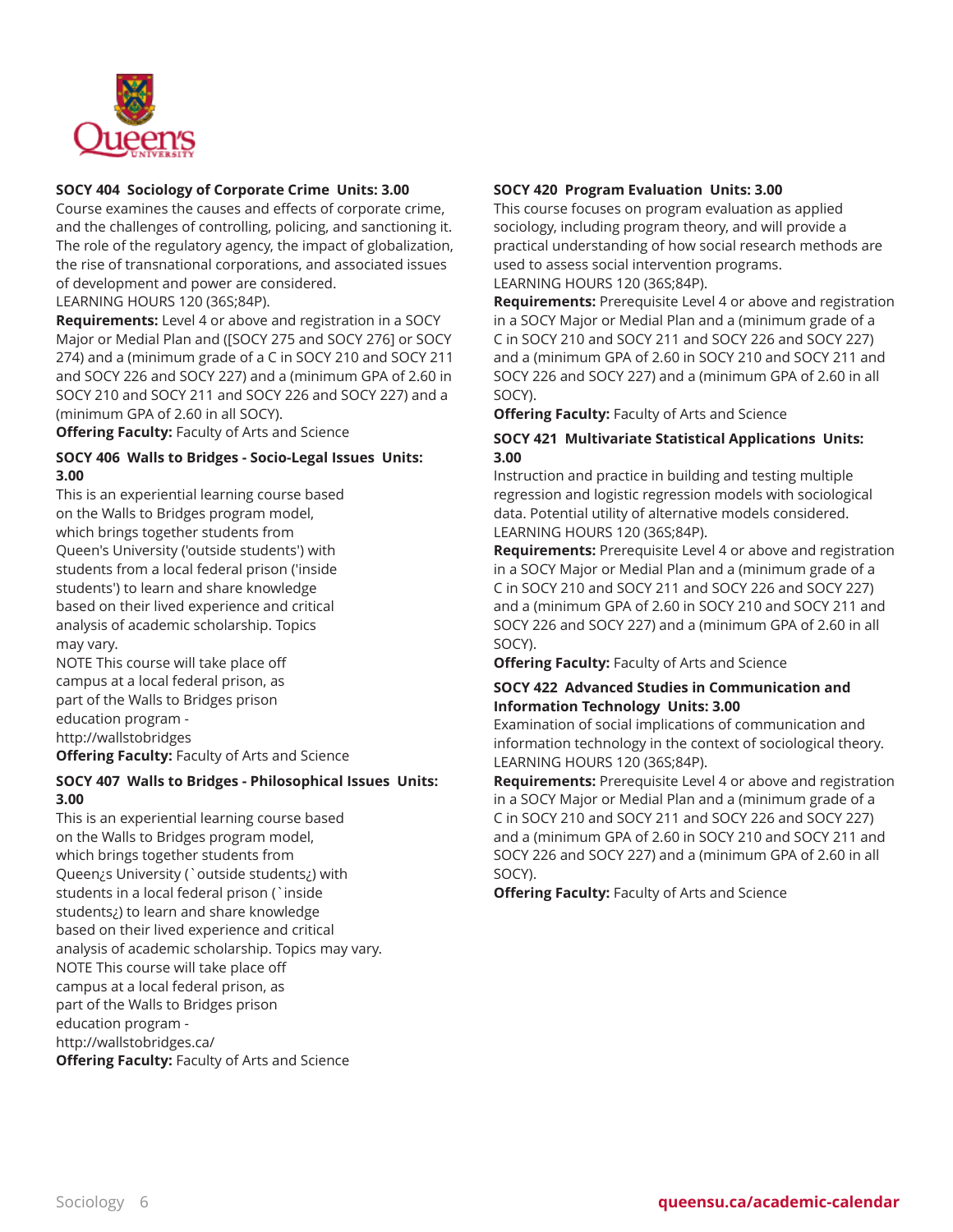

#### **SOCY 424 Sociology of Aging Units: 3.00**

This course provides a comprehensive and critical assessment of contemporary issues on social aging. This course focuses on how society and its major institutions have reacted to the aging of society as well as how they have shaped it. The social-psychological, social structural (gender, race and social class) and cultural factors that influence a person's experience of aging are examined.

LEARNING HOURS 120 (36S;84P).

**Requirements:** Prerequisite Level 4 or above and registration in a SOCY Major or Medial Plan and a (minimum grade of a C in SOCY 210 and SOCY 211 and SOCY 226 and SOCY 227) and a (minimum GPA of 2.60 in SOCY 210 and SOCY 211 and SOCY 226 and SOCY 227) and a (minimum GPA of 2.60 in all SOCY).

**Offering Faculty:** Faculty of Arts and Science

**SOCY 425 Selected Topics In Sociology I Units: 3.00**

Consult the Department for possible offerings in any given year.

LEARNING HOURS 120 (36S;84P).

**Requirements:** Prerequisite Level 4 or above and registration in a SOCY Major or Medial Plan and a (minimum grade of a C in SOCY 210 and SOCY 211 and SOCY 226 and SOCY 227) and a (minimum GPA of 2.60 in SOCY 210 and SOCY 211 and SOCY 226 and SOCY 227) and a (minimum GPA of 2.60 in all SOCY).

**Offering Faculty:** Faculty of Arts and Science

**SOCY 426 Selected Topics in Sociology II Units: 3.00**

Consult the Department for possible offerings in any given year.

LEARNING HOURS 120 (36S;84P).

**Requirements:** Prerequisite Level 4 or above and registration in a SOCY Major or Medial Plan and a (minimum grade of a C in SOCY 210 and SOCY 211 and SOCY 226 and SOCY 227) and a (minimum GPA of 2.60 in SOCY 210 and SOCY 211 and SOCY 226 and SOCY 227) and a (minimum GPA of 2.60 in all SOCY).

**Offering Faculty:** Faculty of Arts and Science

#### **SOCY 427 Identification, Surveillance & Citizenship Units: 3.00**

Consult the Department for possible offerings in any given year.

LEARNING HOURS 120 (36S;84P).

**Requirements:** Prerequisite Level 4 or above and registration in a SOCY Major or Medial Plan and a (minimum grade of a C in SOCY 210 and SOCY 211 and SOCY 226 and SOCY 227) and a (minimum GPA of 2.60 in SOCY 210 and SOCY 211 and SOCY 226 and SOCY 227) and a (minimum GPA of 2.60 in all SOCY).

**Offering Faculty:** Faculty of Arts and Science

# **SOCY 428 Selected Topics in Sociology IV Units: 3.00**

Consult the Department for possible offerings in any given year.

LEARNING HOURS 120 (36S;84P).

**Requirements:** Prerequisite Level 4 or above and registration in a SOCY Major or Medial Plan and a (minimum grade of a C in SOCY 210 and SOCY 211 and SOCY 226 and SOCY 227) and a (minimum GPA of 2.60 in SOCY 210 and SOCY 211 and SOCY 226 and SOCY 227) and a (minimum GPA of 2.60 in all SOCY).

**Offering Faculty:** Faculty of Arts and Science

**SOCY 429 Selected Topics in Sociology V Units: 3.00** Consult the Department for possible offerings in any given year.

LEARNING HOURS 120 (36S;84P).

**Requirements:** Prerequisite Level 4 or above and registration in a SOCY Major or Medial Plan and a (minimum grade of a C in SOCY 210 and SOCY 211 and SOCY 226 and SOCY 227) and a (minimum GPA of 2.60 in SOCY 210 and SOCY 211 and SOCY 226 and SOCY 227) and a (minimum GPA of 2.60 in all SOCY).

**Offering Faculty:** Faculty of Arts and Science

#### **SOCY 430 Sociology of Consumer Culture Units: 3.00**

A critical engagement with theories of consumer culture with emphasis upon the material, symbolic and practiceorientated aspects of consumption in sociological context; substantive focus upon shopping, taste, brands, tourism, services, digital commodities.

LEARNING HOURS 120 (36S;84P). **Requirements:** pre SOCY306 and

**Offering Faculty:** Faculty of Arts and Science

#### **SOCY 431 Advanced Studies in Gender Relations Units: 3.00**

Advanced study of gender relations from postcolonial and anti-racist theoretical perspectives. Historical and sociological analysis of femininity, masculinity, race and sexuality, particularly in the context of nation-building and colonialism. LEARNING HOURS 120 (36S;84P)

**Requirements:** Prerequisite Level 4 or above and registration in a SOCY Major or Medial Plan and SOCY 331 and a (minimum grade of a C in SOCY 210 and SOCY 211 and SOCY 226 and SOCY 227) and a (minimum GPA of 2.60 in SOCY 210 and SOCY 211 and SOCY 226 and SOCY 227) and a (minimum GPA of 2.60 in all SOCY).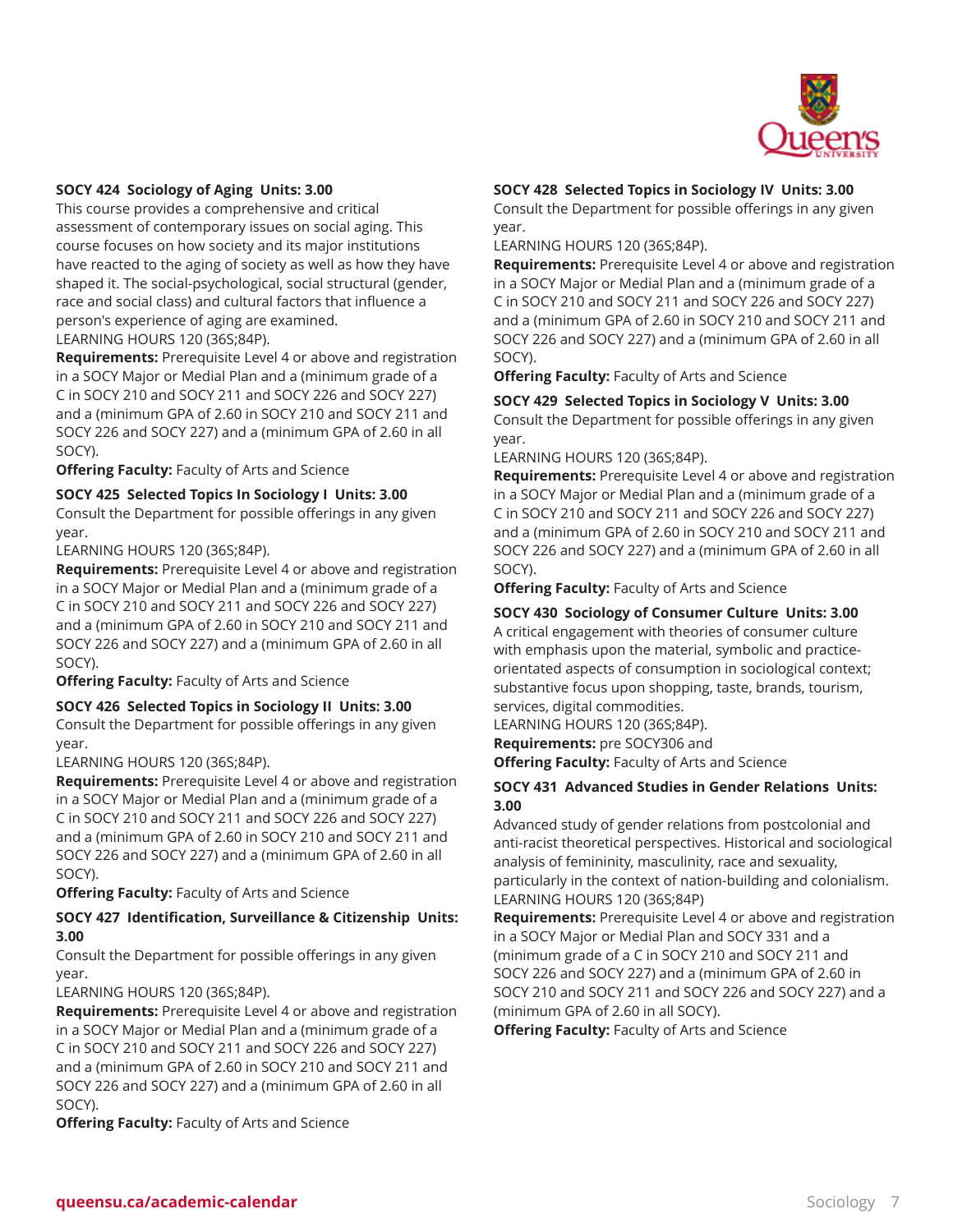

# **SOCY 454 Sociology of Organizations Units: 3.00**

This course will introduce students to the major theoretical approaches and ongoing debates within organization theory. LEARNING HOURS 120 (36S;84P).

**Requirements:** Prerequisite Level 4 or above and registration in a SOCY Major or Medial Plan and a (minimum grade of a C in SOCY 210 and SOCY 211 and SOCY 226 and SOCY 227) and a (minimum GPA of 2.60 in SOCY 210 and SOCY 211 and SOCY 226 and SOCY 227) and a (minimum GPA of 2.60 in all SOCY).

**Offering Faculty:** Faculty of Arts and Science

# **SOCY 457 Law and Social Structure Units: 3.00**

Sociological perspectives of the relationship of law to social structure, the role of law in social action, law's role in social change, and discrimination and social inequality through law; emphasis is on contemporary systems in comparative and historical perspective.

LEARNING HOURS 120 (36S;84P).

**Requirements:** Prerequisite Level 4 or above and registration in a SOCY Major or Medial Plan and a (minimum grade of a C in SOCY 210 and SOCY 211 and SOCY 226 and SOCY 227) and a (minimum GPA of 2.60 in SOCY 210 and SOCY 211 and SOCY 226 and SOCY 227) and a (minimum GPA of 2.60 in all SOCY).

**Offering Faculty:** Faculty of Arts and Science

#### **SOCY 458 Law and Ideology Units: 3.00**

Relationship between law and ideology with particular reference to current controversies; legal reasoning in substantive areas of law, and the place of law with reference to social control, power, social conflict, and dispute resolution; law's interconnections to state ordering and economic relations emphasized.

LEARNING HOURS 120 (36S;84P).

**Requirements:** Prerequisite Level 4 or above and registration in a SOCY Major or Medial Plan and a (minimum grade of a C in SOCY 210 and SOCY 211 and SOCY 226 and SOCY 227) and a (minimum GPA of 2.60 in SOCY 210 and SOCY 211 and SOCY 226 and SOCY 227) and a (minimum GPA of 2.60 in all SOCY).

**Offering Faculty:** Faculty of Arts and Science

# **SOCY 472 Sociology of Development Units: 3.00**

Examination of the relevance of sociological theories for a cross-cultural understanding of development. LEARNING HOURS 120 (36S;84P).

**Requirements:** Prerequisite Level 4 or above and registration in a SOCY Major or Medial Plan and a (minimum grade of a C in SOCY 210 and SOCY 211 and SOCY 226 and SOCY 227) and a (minimum GPA of 2.60 in SOCY 210 and SOCY 211 and SOCY 226 and SOCY 227) and a (minimum GPA of 2.60 in all SOCY).

**Offering Faculty:** Faculty of Arts and Science

# **SOCY 475 Advanced Studies in Deviance and Social Control Units: 3.00**

Critical study of theories and practices of social control in Canada and comparable societies insofar as they are implemented by law or regulation and rely on coercion; main agencies of social control and assumptions of their operation emphasized.

LEARNING HOURS 120 (36S;84P).

**Requirements:** Prerequisite Level 4 or above and registration in a SOCY Major or Medial Plan and ([SOCY 275 and SOCY 276] or SOCY 274) and a (minimum grade of a C in SOCY 210 and SOCY 211 and SOCY 226 and SOCY 227) and a (minimum GPA of 2.60 in SOCY 210 and SOCY 211 and SOCY 226 and SOCY 227) and a (minimum GPA of 2.60 in all SOCY).

**Offering Faculty:** Faculty of Arts and Science

# **SOCY 476 Advanced Topics in Surveillance Studies Units: 3.00**

Advanced study of surveillance engaging with sociological, political, cultural and geographic perspectives. The focus is on core topics in Surveillance Studies including: the relationship between surveillance, power and social control; the concept of privacy, its history, utility and future; surveillance, pleasure and consumption; and surveillance in popular culture. LEARNING HOURS 120 (36S;84P).

**Requirements:** Prerequisite Level 4 or above and registration in a SOCY Major or Medial Plan and SOCY 309 and a (minimum grade of a C in SOCY 210 and SOCY 211 and SOCY 226 and SOCY 227) and a (minimum GPA of 2.60 in SOCY 210 and SOCY 211 and SOCY 226 and SOCY 227) and a (minimum GPA of 2.60 in all SOCY).

**Offering Faculty:** Faculty of Arts and Science

**SOCY 510 Directed Special Reading Units: 3.00**

Students will arrange their reading in consultation with members of the Department. They will be expected to write reports on their readings and to discuss them throughout the term in seminars.

LEARNING HOURS 126 (36S;90P).

**Requirements:** Prerequisite Level 4 or above and registration in a SOCY Major or Medial Plan and a (minimum grade of a C in SOCY 210 and SOCY 211 and SOCY 226 and SOCY 227) and a (minimum GPA of 2.60 in SOCY 210 and SOCY 211 and SOCY 226 and SOCY 227) and a (minimum GPA of 2.60 in all SOCY).